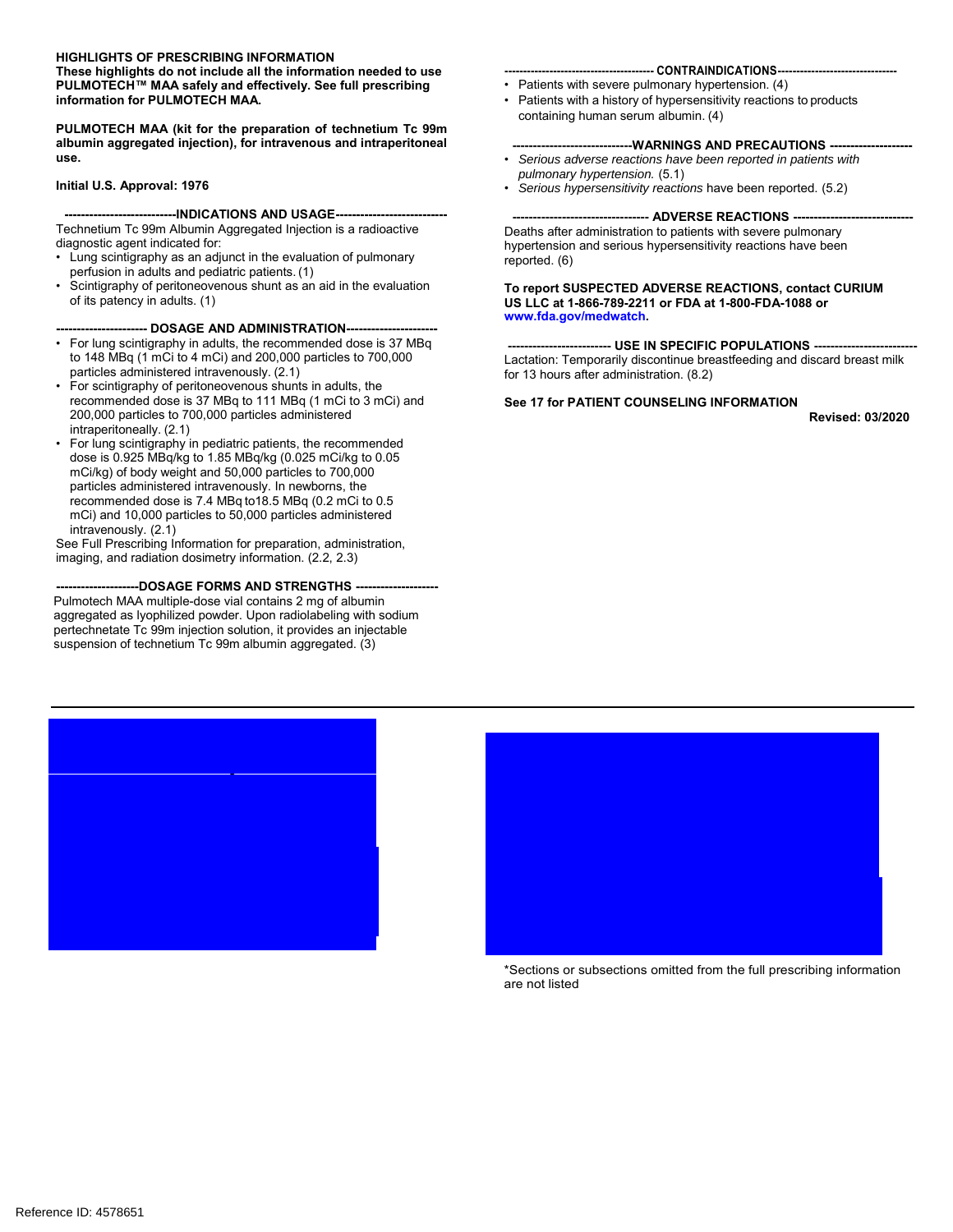### <span id="page-1-0"></span>**FULL PRESCRIBING INFORMATION**

#### **1 INDICATIONS AND USAGE**

Technetium Tc 99m Albumin Aggregated Injection is a radioactive diagnostic agent indicated for:

- Lung scintigraphy as an adjunct in the evaluation of pulmonary perfusion in adults and pediatric patients.
- Scintigraphy of peritoneovenous shunt as an aid in the evaluation of its patency in adults.

### **2 DOSAGE AND ADMINISTRATION**

#### **2.1 Recommended Dosage and Administration**

### **Adult Patients**

The recommended intravenous dose range for adult patients for lung imaging is 37 MBq to 148 MBq (1 mCi to 4 mCi) and 200,000 to 700,000 particles of Technetium Tc 99m Albumin Aggregated Injection after preparation with oxidant-free Sodium Pertechnetate Tc 99m Injection.

The recommended intraperitoneal dosage range for adult patients for peritoneovenous shunt patency evaluation is 37 MBq to 111 MBq (1 mCi to 3 mCi) and 200,000 to 700,00 particles. Adequate measures should be taken to assure uniform mixing with peritoneal fluid. Serial images of both the shunt and target organ should be obtained and correlated with other clinical findings. Alternatively, the drug may be administered by percutaneous transtubal injection. The recommended percutaneous transtubal dosage range for adult patients is 12 MBq to 37 MBq (0.3 mCi to 1 mCi) in a volume not to exceed 0.5 mL.

The recommended range of particle numbers per single injection is 200,000 to 700,000 with the recommended number of approximately 350,000. Depending on the activity added and volume of the final reconstituted product, the volume of the dose may vary from 0.2 mL to 1.9 mL.

The number of particles available per dose of Technetium Tc 99m Albumin Aggregated Injection will vary depending on the physical decay of technetium Tc 99m that has occurred. The number of particles in any dose and volume to be administrated may be calculated as follows:



Where:

- $V_{\text{To}}$  = volume of solution added to reaction vial
- $D =$  desired dose to be administered in MBq (mCi)
- C = concentration at calibration time of Sodium Pertechnetate solution to be added to the reaction vial in MBq/mL (mCi/mL)
- $V<sub>a</sub>$  = volume to be administered in mL
- P = number of particles in dose to be administered
- Fr = fraction of Technetium Tc 99m remaining after the time of calibration (Table 7)
- N = number of particles per vial. The number of particles per vial for the lot is located on the vial label.

#### Pediatric Patients

In pediatric patients, the recommended intravenous dose for perfusion lung imaging is in the range of 0.925 MBq/kg to 1.85 MBq/kg (0.025 mCi/kg to 0.05 mCi/kg) of body weight; a usual dose is 1.11 MBq/kg (0.03 mCi/kg), except in newborns, in whom the administered dose should be 7.4 MBq to 18.5 MBq (0.2 mCi to 0.5 mCi). Not less than the minimum dose of 7.4 MBq (0.2 mCi) should be employed for this procedure. The number of particles varies with age and weight as shown in Table 1.

| $1000$ $1 - 1$ culdulu 1 different 1 diffusion relative fails bosonic Larry Octritigraphy |                     |            |                      |            |                       |     |                       |            |                       |            |
|-------------------------------------------------------------------------------------------|---------------------|------------|----------------------|------------|-----------------------|-----|-----------------------|------------|-----------------------|------------|
| Age                                                                                       | <b>Newborn</b>      |            | vear                 |            | 5 years               |     | 10 years              |            | 15 vears              |            |
| Weight (kg)                                                                               | 3.5                 |            | 12.1                 |            | 20.3                  |     | 33.5                  |            | 55                    |            |
| Maximal recommended dose                                                                  | MBa<br>18.5         | mCi<br>0.5 | MBa<br>22.2          | mCi<br>0.6 | MBa<br>37             | mCi | MBa<br>62.9           | mCi<br>1.7 | MBa<br>103.6          | mCi<br>2.8 |
| Range of particles<br>administered                                                        | 10,000 to<br>50.000 |            | 50,000 to<br>150.000 |            | 200,000 to<br>300.000 |     | 200,000 to<br>300.000 |            | 200,000 to<br>700.000 |            |

| Table 1 - Pediatric Patients: Particle Number and Dose for Lung Scintigraphy |  |  |
|------------------------------------------------------------------------------|--|--|
|                                                                              |  |  |

#### Adults and Pediatric Patients

Visually inspect for particulate matter and discoloration prior to administration.

Measure the patient dose by a suitable radioactivity calibration system immediately prior to administration. Mix the contents of the vial by gentle inversion just prior to withdrawing a patient dose.

Mix the contents of the syringe just before injection. If blood is drawn into the syringe, any unnecessary delay prior to injection may lead to clot formation. For optimal results and because of rapid lung clearance of the radiopharmaceutical, position the patient under the imaging apparatus before administration. Slow injection is recommended. Lung imaging may begin immediately after intravenous injection of the radiopharmaceutical. Due to high kidney uptake, imaging later than one-half hour after administration will yield poor results.

#### **2.2 Radiation Dosimetry**

Adult Patients

The estimated absorbed radiation doses<sup>3</sup> to an average adult patient (70 kg) from an intravenous administration of 148 MBq (4 mCi) of Technetium Tc 99m Reference ID: 4578651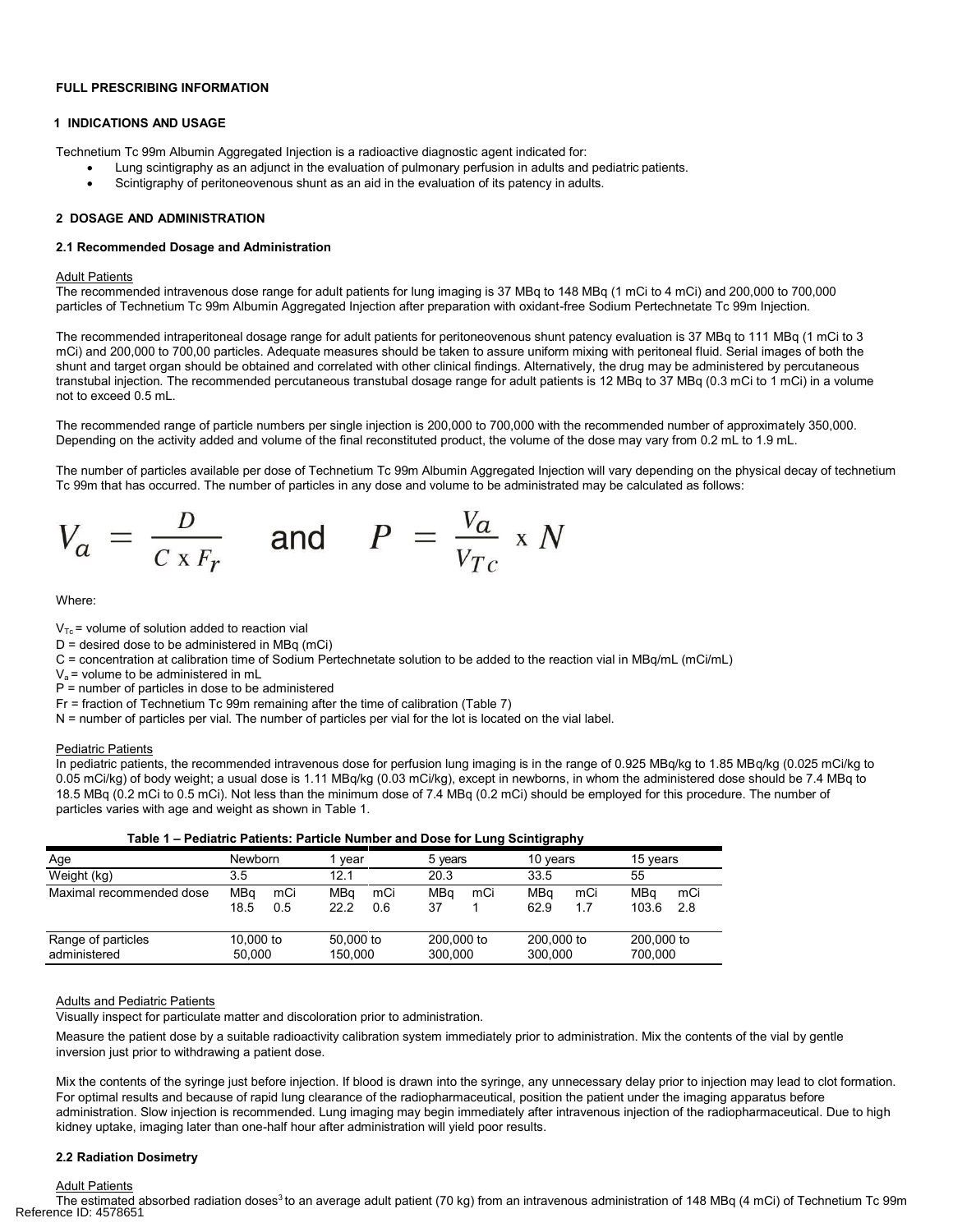<span id="page-2-0"></span>Albumin Aggregated Injection are shown in Table 2.

|                     |             | -<br>. .  |
|---------------------|-------------|-----------|
| Organs              | mGy/148 MBq | rad/4 mCi |
| Total body          | 0.6         | 0.06      |
| Lungs               | 8.8         | 0.88      |
| Liver               | 0.72        | 0.072     |
| Spleen              | 0.68        | 0.068     |
| Kidneys             | 0.44        | 0.044     |
| <b>Bladder wall</b> |             |           |
| 3.5 hr. void        | 1.2         | 0.12      |
| 4.8 hr. void        | 2.2         | 0.22      |
| Testes              |             |           |
| 3.5 hr. void        | 0.24        | 0.024     |
| 4.8 hr. void        | 0.26        | 0.026     |
| Ovaries             |             |           |
| 3.5 hr. void        | 0.3         | 0.03      |
| 4.8 hr. void        | 0.34        | 0.034     |

Table 3 shows the radiation absorbed dose resulting from the intraperitoneal administration of 111 MBq (3 mCi) of Technetium Tc 99m Albumin Aggregated.

### **Table 3 – Adults: Radiation Absorbed Doses<sup>1</sup>for Intraperitoneal Shunt Scintigraphy**

| Organs                          | <b>Shunt Patency</b><br>(Open) |                   | <b>Shunt Patency</b><br>(Closed) |       |  |
|---------------------------------|--------------------------------|-------------------|----------------------------------|-------|--|
|                                 | mGv                            | Rad               | mGv                              | Rad   |  |
| Lung                            | 6.9                            | 0.69              | 1.68                             | 0.168 |  |
| <b>Ovaries &amp; Testes</b>     | $0.18$ to $0.3$                | $0.018$ to $0.03$ | 1.68                             | 0.168 |  |
| Organs in the peritoneal cavity | $\overline{\phantom{a}}$       | ۰                 | 1.68                             | 0.168 |  |
| Total body                      | 0.36                           | 0.036             | 0.57                             | 0.057 |  |

\*Assumptions: calculations for the radiation absorbed dose are based upon an effective half-time of 3 hours for the open shunt and a physical half-life of 6 hours for the closed shunt and an even distribution of the radiopharmaceutical in the peritoneal cavity with no biological clearance.

# Pediatric Patients

In pediatric patients, the radiation absorbed doses using the maximum recommended dose for lung imaging are based on 1.85 MBq (0.05 mCi) per kilogram of body weight (except in the newborns where the maximum recommended dose of 18.5 MBq (0.5 mCi) is used) and are shown in Table 4.

#### **Table 4 – Pediatric Patients: Radiation Absorbed Doses for Lung Scintigraphy2,3**

|               |         |              |      |              |         |              | . .      |              |          |       |
|---------------|---------|--------------|------|--------------|---------|--------------|----------|--------------|----------|-------|
| Age           | Newborn |              | year |              | 5 years |              | 10 years |              | 15 years |       |
|               |         |              |      |              |         |              |          |              |          |       |
|               | mGy     | rad          | mGy  | Rad          | mGy     | rad          | mGy      | rad          | mGy      | Rad   |
| <b>ORGANS</b> |         |              |      |              |         |              |          |              |          |       |
| Total body    | 0.6     | 0.06         | 0.3  | 0.03         | 0.31    | 0.031        | 0.48     | 0.048        | 0.41     | 0.041 |
| Lungs         | 19      | 1.9          | 6.6  | 0.66         | 5.8     | 0.58         | 8.7      | 0.87         | 7.7      | 0.77  |
| Liver         | 1.4     | 0.14         | 0.6  | 0.06         | 0.62    | 0.062        | 1.8      | 0.18         | 1.2      | 0.12  |
| Bladder wall  | 2.1     | $0.21^{(1)}$ | 1.5  | $0.15^{(1)}$ | 3.1     | $0.31^{(2)}$ | 3.9      | $0.39^{(2)}$ | 4.1      | 0.41  |
| Ovaries       | 0.38    | 0.038        | 0.2  | 0.02         | 0.19    | 0.019        | 0.44     | 0.044        | 0.41     | 0.041 |
| Testes        | 0.31    | 0.031        | 0.13 | 0.013        | 0.19    | 0.019        | 0.2      | 0.02         | 0.36     | 0.036 |

(1) 2 hour voiding interval

(2) 4.8 hour voiding interval

### **2.3 Directions for Preparation**

Procedural Precautions

- Perform all transfer and vial stopper entries using aseptic techniques.
- Wear waterproof gloves during the entire preparation procedure and during subsequent patient dose withdrawals from the PulmotechMAA vial.
- Make all transfers of sodium pertechnetate Tc 99m injection solution during the preparation procedure with an adequately shielded syringe.
- Keep the Radioactive Preparation in the Dispensing Vial Shield described below (with cap in place) during the useful life of the Radioactive Preparation. Make all withdrawals and injections of the Radioactive Preparation with an adequately shielded syringe.

#### Procedure for the Preparation of Technetium Tc 99m Albumin Aggregated

- 1. If Pulmotech MAA vials are stored in the refrigerator, remove a vial and allow the contents to come to room temperature for approximately 5 minutes.
- 2. Remove the protective disc from the Pulmotech MAA vial and swab the rubber septum with an alcohol swab or a suitable bacteriostatic agent to disinfect the surface.
- 3. Place the vial in a suitable dispensing vial shield fitted with a shielded cap.

4. Calculate the amount of sodium pertechnetate Tc 99m injection solution (2 mL to 13 mL) to be added to the Pulmotech MAA vial. During or prior Reference ID: 4578651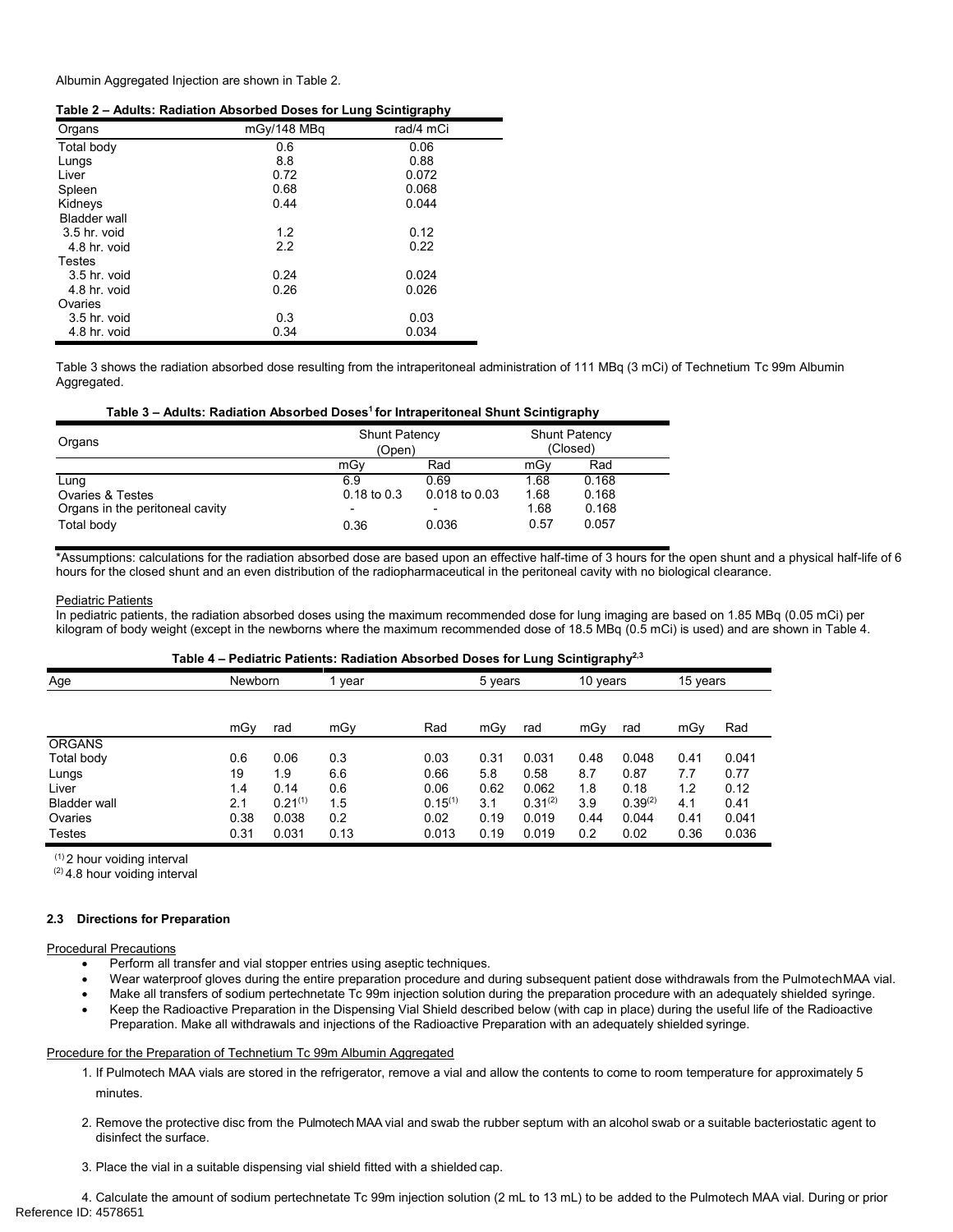<span id="page-3-0"></span>to addition of technetium Tc 99m solution do not vent the Pulmotech MAA vial. In choosing the amount of technetium Tc 99m radioactivity to be used in the preparation of technetium Tc 99m albumin aggregated ensure that the radioactive dose will contain the desired number of MAA particles, while taking into account the number of patients, administered radioactive dose, radioactive decay. The recommended maximum amount of technetium Tc 99m to be added to the Pulmotech vial is 6.85 GBq (185 mCi**).** Calculate (see section 2.1) the amount of radioactivity per vial required to be added to maintain the number of particles per dose within a recommended range [for adults 200,000 to 700,000, and for pediatric patients as per Table 1].

- 5. After adding sodium pertechnetate Tc 99m injection solution to the Pulmotech MAA vial in the dispensing Vial shield (with cap in place), mix the contents by agitation and allow to stand for a minimum of 15 minutes at room temperature. Once prepared the product will have a turbid white appearance.
- 6. Assay the product in a suitable dose calibrator and record the activity of the technetium Tc 99m albumin aggregated, total suspension volume, number of Tc 99m MAA particles, radioactive concentration, time and date of preparation, onto the radio-assay information label and attach it to the dispensing vial shield. 0.9% Sodium Chloride Injection, USP may be used as a diluent for the radiolabeled product to achieve the desired number of particles and radioactivity.
- 7. Prior to withdrawing a dose, gently agitate the contents of the radiolabeled Pulmotech MAA vial to resuspend any settled technetium Tc 99m albumin aggregated particles. Failure to mix the reaction vial contents adequately before use may result in a non-homogenous suspension with a resulting non-uniform distribution of radioactivity in the lung. Withdrawals for administration must be made aseptically using a sterile needle (18 to 21 gauge) and syringe. Since the vials contain nitrogen to prevent oxidation of the complex, the vials should not be vented. If repeated withdrawals are made from the vial, the contents should not be replaced with air.
- 8. Store the radiolabeled Pulmotech MAA vial in the dispensing vial shield in a refrigerator at 2° to 8°C (36° to 46°F). Use radiolabeled Pulmotech MAA within 18 hours from the time of preparation. Discard unused product.

# **3 DOSAGE FORMS AND STRENGTHS**

Pulmotech MAA multiple-dose vial contains 2 mg of albumin aggregated as lyophilized powder. Radiolabeling with sodium pertechnetate Tc 99m injection solution provides an injectable suspension of technetium Tc 99m albumin aggregated. The radioactive dose for an adult is intended to contain 200,000 particles to 700,000 particles of technetium Tc 99m albumin aggregated with the target dose of approximately 350,000. Depending on the activity added and volume of the final reconstituted product, the volume of the dose may vary from 0.2 mL to 1.9 mL.

### **4 CONTRAINDICATIONS**

Technetium Tc 99m Albumin Aggregated Injection is contraindicated in patients with:

- Severe pulmonary hypertension *[see Adverse Reactions (6)].*
- Prior hypersensitivity to products containing human serum albumin *[see Adverse Reactions (6)].*

### **5 WARNINGS AND PRECAUTIONS**

#### **5.1 Pulmonary Hypertension**

Serious adverse reactions have been reported in patients with pulmonary hypertension after Technetium Tc 99m Albumin Aggregated Injection. Assess patients for history or signs of pulmonary hypertension, administer the lowest number of particles possible, have emergency resuscitation equipment available and monitor patients for adverse reactions. *[see Adverse Reactions (6)].*

#### **5.2 Hypersensitivity Reactions**

Serious reactions have been reported in patients with hypersensitivity to products containing human serum albumin, including Technetium Tc 99m Albumin Aggregated Injection. Obtain a history of allergy or hypersensitivity reactions and always have emergency resuscitation equipment and trained personnel available prior to administration of Technetium Tc 99m Albumin Aggregated Injection. Monitor all patients for hypersensitivity reactions.

#### **5.3 Radiation Risks**

The contents of the supplied Pulmotech MAA vials are not radioactive. However, after adding sodium pertechnetate Tc 99m injection solution to the vial, adequate shielding of the final preparation must be maintained.

As in the use of any radioactive material, care should be taken to minimize radiation exposure to the patient and to insure minimum radiation exposure to occupational workers.

Radiopharmaceuticals should be used only by physicians who are qualified by training and experience in the safe use and handling of radionuclides and whose experience and training have been approved by the appropriate governmental agency authorized to license the use of radionuclides.

### **6 ADVERSE REACTIONS**

Deaths occurring after the administration of aggregated albumin to patients with severe pulmonary hypertension and serious hypersensitivity reactions to preparations of Technetium Tc 99m Albumin Aggregated Injection have been reported.

#### **8 USE IN SPECIFIC POPULATIONS**

#### **8.1 Pregnancy**

Risk Summary Reference ID: 4578651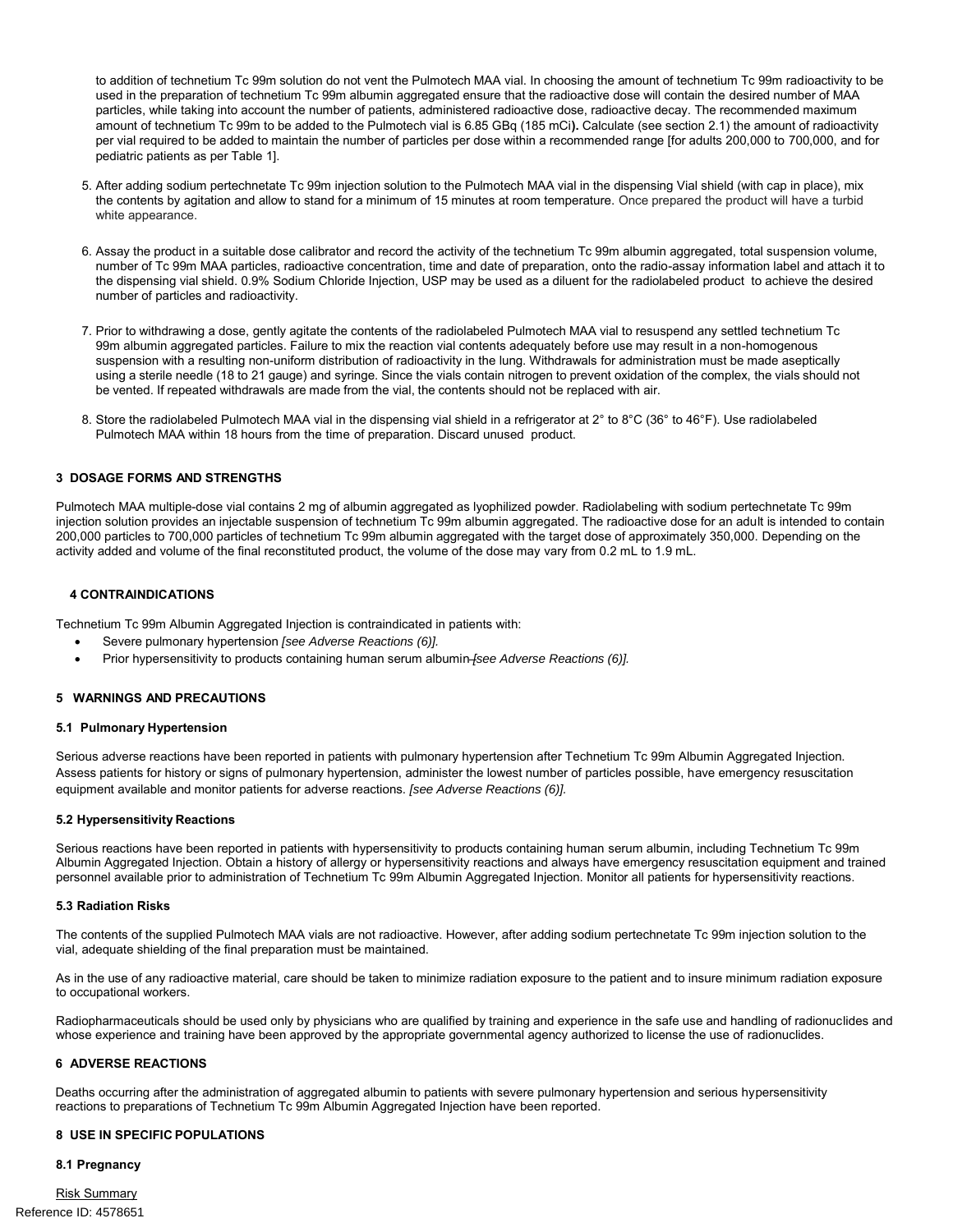<span id="page-4-0"></span>Available data from case reports on Technetium Tc 99m Albumin Aggregated Injection are insufficient to evaluate drug-associated risks of major birth defects, miscarriage, or adverse maternal or fetal outcomes. Animal reproduction studies with technetium Tc 99m Albumin Aggregated Injection have not been conducted. All radiopharmaceuticals have the potential to cause fetal harm depending on the fetal stage of development and the magnitude of the radiation dose. If considering Technetium Tc 99m Albumin Aggregated Injection administration to a pregnant woman, inform the patient about the potential for adverse pregnancy outcomes based on the radiation dose from Technetium Tc 99m Albumin Aggregated Injection and the gestational timing of exposure.

All pregnancies have a background risk of birth defect, loss, or other adverse outcomes. In the U.S. general population, the estimated background risk of major birth defects and miscarriage in clinically recognized pregnancies is 2% to 4% and 15% to 20%, respectively.

### **8.2 Lactation**

#### Risk Summary

Data available in the published literature demonstrate the presence of pertechnetate in human milk. There are no data available on the effects of Tc-99m Albumin Aggregated Injection on the breastfed infant or the effects on milk production. Exposure of pertechnetate to a breast fed infant can be minimized by temporary discontinuation of breastfeeding *(see Clinical Considerations).* The developmental and health benefits of breastfeeding should be considered along with the mother's clinical need for a Technetium Tc 99m Albumin Aggregated Injection, any potential adverse effects on the breastfed child from radioactivity and from the underlying maternal condition.

#### Clinical Considerations

To decrease radiation exposure to the breastfed infant, advise a lactating woman to pump and discard breast milk after the administration of Technetium Tc 99m Albumin Aggregated Injection for 13 hours, where the duration corresponds to the typical range of administered activity, 37 to 148 MBq (1 to 4 mCi). During the period of interruption, the breasts should be emptied regularly and completely. The milk that is pumped by the mother during the time of breastfeeding interruption can either be discarded or stored refrigerated and given to the infant after 10 physical half-lives, or about 60 hours, have elapsed.

### **8.4 Pediatric Use**

Technetium Tc 99m Albumin Aggregated Injection is indicated for lung scintigraphy as an adjunct in the evaluation of pulmonary perfusion in pediatric patients *[see Dosage and Administration (2)]*. The safety profile of Technetium Tc99m Albumin Aggregated Injection is similar to the one in adults.

### **11 DESCRIPTION**

Pulmotech MAA (kit for the preparation of technetium Tc 99m albumin aggregated injection), when prepared with sodium pertechnetate Tc 99m injection, provides Technetium Tc 99m Albumin Aggregated Injection. Pulmotech MAA contains macroaggregates of U.S.-licensed human serum albumin (nonreactive when tested for hepatitis B antigen (HBsAg) by enzyme immunoassay). The macroaggregated albumin (MAA) is obtained by heat denaturation of stannous chloride treated human serum albumin under controlled conditions.

Upon radiolabeling with sodium pertechnetate Tc 99m injection solution, the stannous reduced Tc99m binds to the aggregated albumin to provide technetium Tc 99m albumin aggregated. The particle size distribution of the aggregated albumin is such that not less than 90 percent are 10 to 90 microns in size. There are no aggregated albumin particles greater than 150 microns in size as determined by circular equivalents.

Pulmotech MAA is provided as a 15 mL multiple-dose glass vial containing white lyophilized powder. The contents of the vial are under nitrogen. Each vial contains 2 mg of albumin aggregated, 7.1 mg of albumin human (soluble), 0.22 mg of maximum total tin (as SnCl<sub>2</sub> · 2H<sub>2</sub>O), 0.1 mg (minimum) stannous chloride, and 9 mg of sodium chloride. Hydrochloric acid is added for pH adjustment and the pH of the reconstituted solution is between 5 and 7. The kit does not contain any bacteriostatic agent.

### **11.1 Physical Characteristics**

Technetium Tc 99m decays by isomeric transition with a physical half-life of 6.02 hours.<sup>4</sup> The principal photon that is useful for detection and imaging is listed in Table 5.

| Table 5 - Principal Radiation Emission Data <sup>4</sup> |                           |              |  |  |
|----------------------------------------------------------|---------------------------|--------------|--|--|
| Radiation                                                | Mean % per Disintegration | Energy (keV) |  |  |
| Gamma-2                                                  | 89.07                     | 140.5        |  |  |

### **11.2 External Radiation**

The specific gamma ray constant for Technetium Tc 99m is 0.78 R/mCi-hr at 1 cm. The first half-value thickness of lead (Pb) for Technetium Tc 99m is 0.017 cm. A range of values for the relative attenuation of the radiation emitted by this radionuclide that results from interposition of various thicknesses of Pb is shown in Table 6. For example, the use of 0.25 cm of Pb will decrease the external radiation exposure by a factor of about 1000.

| Table 6 – Radiation Attenuation by Lead Shielding |                            |  |  |  |  |
|---------------------------------------------------|----------------------------|--|--|--|--|
| Shield Thickness(Pb) cm                           | Coefficient of Attenuation |  |  |  |  |
| 0.017                                             | 0.5                        |  |  |  |  |
| 0.08                                              | $10-1$                     |  |  |  |  |
| 0.16                                              | $10^{-2}$                  |  |  |  |  |
| 0.25                                              | $10^{-3}$                  |  |  |  |  |
| 0.33                                              | $10-4$                     |  |  |  |  |

To correct for physical decay of this radionuclide, the fractions that remain at selected time intervals after the time of calibration are shown in Table 7. Reference ID: 4578651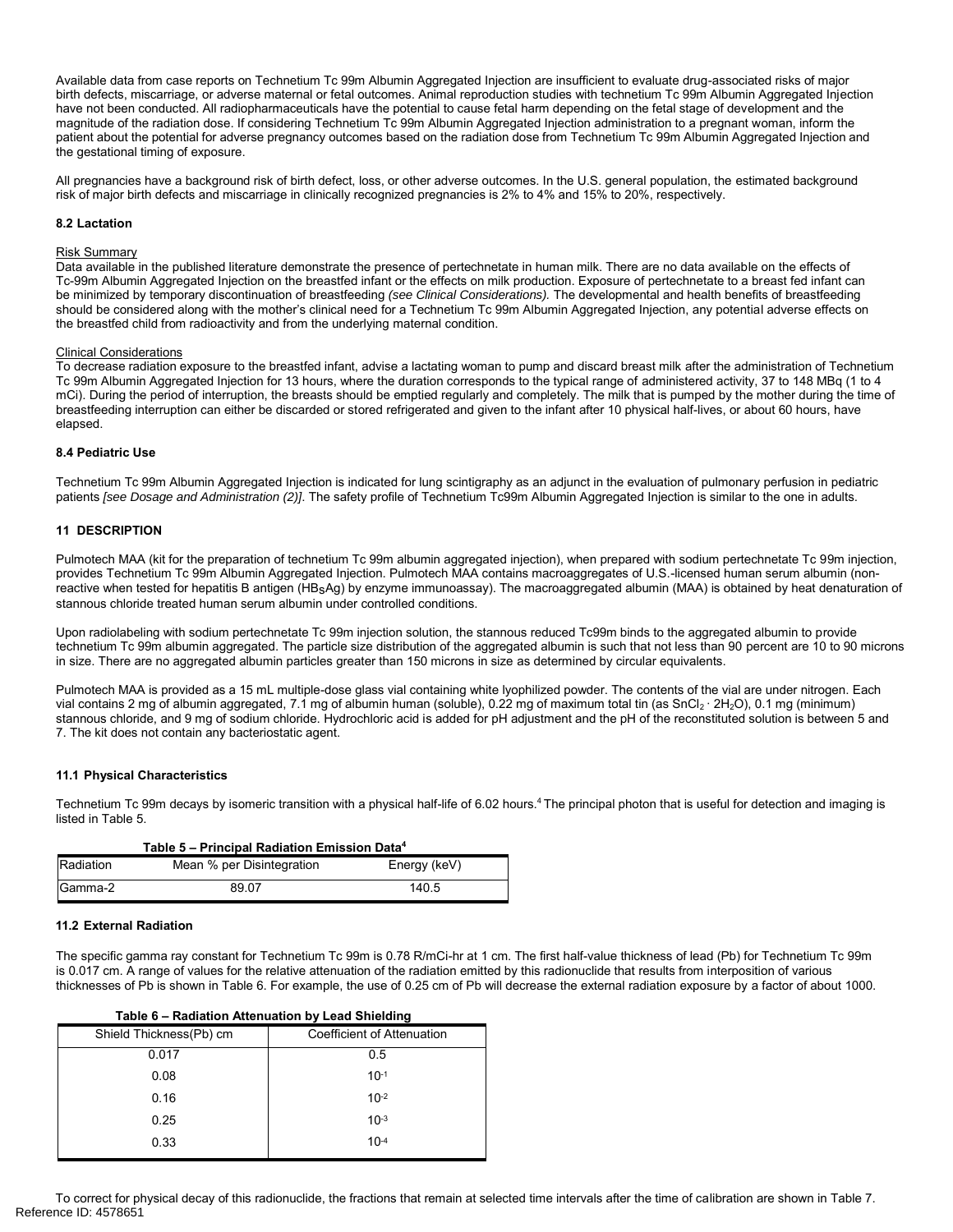### <span id="page-5-0"></span>**Table 7 – Physical Decay Chart: Technetium Tc 99m Half-Life 6.02 Hours**

| Hours | Fraction<br>Remaining | Hours | Fraction<br>Remaining |
|-------|-----------------------|-------|-----------------------|
| 0*    | 1.000                 |       | 0.447                 |
|       | 0.891                 | 8     | 0.398                 |
| 2     | 0.794                 | 9     | 0.355                 |
| 3     | 0.708                 | 10    | 0.316                 |
| 4     | 0.631                 | 11    | 0.282                 |
| 5     | 0.562                 | 12    | 0.251                 |
| 6     | 0.501                 |       |                       |

\*Calibration Time

### **12 CLINICAL PHARMACOLOGY**

#### **12.1 Mechanism of Action**

Within 1 to 5 minutes of intravenous injection, over 90 percent of the technetium Tc 99m albumin aggregated particles are trapped in the arterioles and capillaries of the lung.

Following intraperitoneal administration of Technetium Tc 99m Albumin Aggregated Injection, the radiopharmaceutical mixes with the peritoneal fluid. Clearance from the peritoneal cavity varies from insignificant, which may occur with complete shunt blockage, to very rapid clearance with subsequent transfer into the systemic circulation when the shunt is patent.

#### **12.3 Pharmacokinetics**

#### **Distribution**

Organ selectivity is a direct result of particle size. At 10 microns and below, the albumin aggregates are taken up by the reticuloendothelial system. Above 10 to 15 microns, the aggregates become lodged in the lung capillaries by a purely mechanical process. Distribution of aggregated albumin in the lungs is a function of regional pulmonary blood flow.

The albumin aggregated is sufficiently fragile for the capillary micro-occlusion to be temporary. Erosion and fragmentation reduce the particle size, allowing passage of the aggregates through the pulmonary alveolar capillary bed. The fragments then accumulate in the reticuloendothelial system.

#### Elimination

Elimination of the Technetium Tc 99m Albumin Aggregates from the normal and abnormal human lungs occurs with a biological half-life of 10.8 hours (range 6.9 to 19 hours, n=5).

# **13 NONCLINICAL TOXICOLOGY**

#### **13.1 Carcinogenesis, Mutagenesis, Impairment of Fertility**

No long-term animal studies have been performed to evaluate carcinogenic or mutagenic potential or whether technetium Tc 99m albumin aggregated affects fertility in males or females.

### **15 REFERENCES**

- 1. Method of calculation: "S" Absorbed Dose per Unit Cumulated Activity for Selected Radionuclides and Organs, MIRD Pamphlet No. 11 (1975).
- 2. Used biologic data from Kaul *et al*., Berlin, 1973.
- 3. For the newborn, 1-year old, and 5-year old, the "S" values calculated form the preliminary phantoms of ORNL were used. The 10-year old, 15-year old and adult "S" values are from Henrichs, *et al*., Berlin, 1980.

### **16 HOW SUPPLIED/STORAGE AND HANDLING**

#### **16.1 How Supplied**

Pulmotech MAA (kit for the preparation of technetium Tc 99m albumin aggregated injection) is supplied either as a 5 vial clam shell (NDC 69945-139-20) or as a carton of 30 vials (NDC 69945-139-40).

Each 5 vial kit contains 5 multiple dose Pulmotech MAA vials, 1 prescribing information and 5 radio assay information labels. Each 30 vial carton contains 30 multiple dose Pulmotech MAA vials, 1 prescribing information and 30 radio assay information labels.

#### **16.2 Storage and Disposal**

Store Pulmotech MAA (kit for the preparation of Tc 99m albumin aggregated injection) at 2° to 25°C (36° to 77ºF) before preparation (radiolabeling).

After, preparation with sodium pertechnetate Tc 99m injection, store radiolabeled technetium Tc 99m albumin aggregated Injection in a refrigerator at 2° to 8°C (36° to 46ºF).

Do not use and discard radiolabeled Pulmotech MAA at 18 hours after preparation.